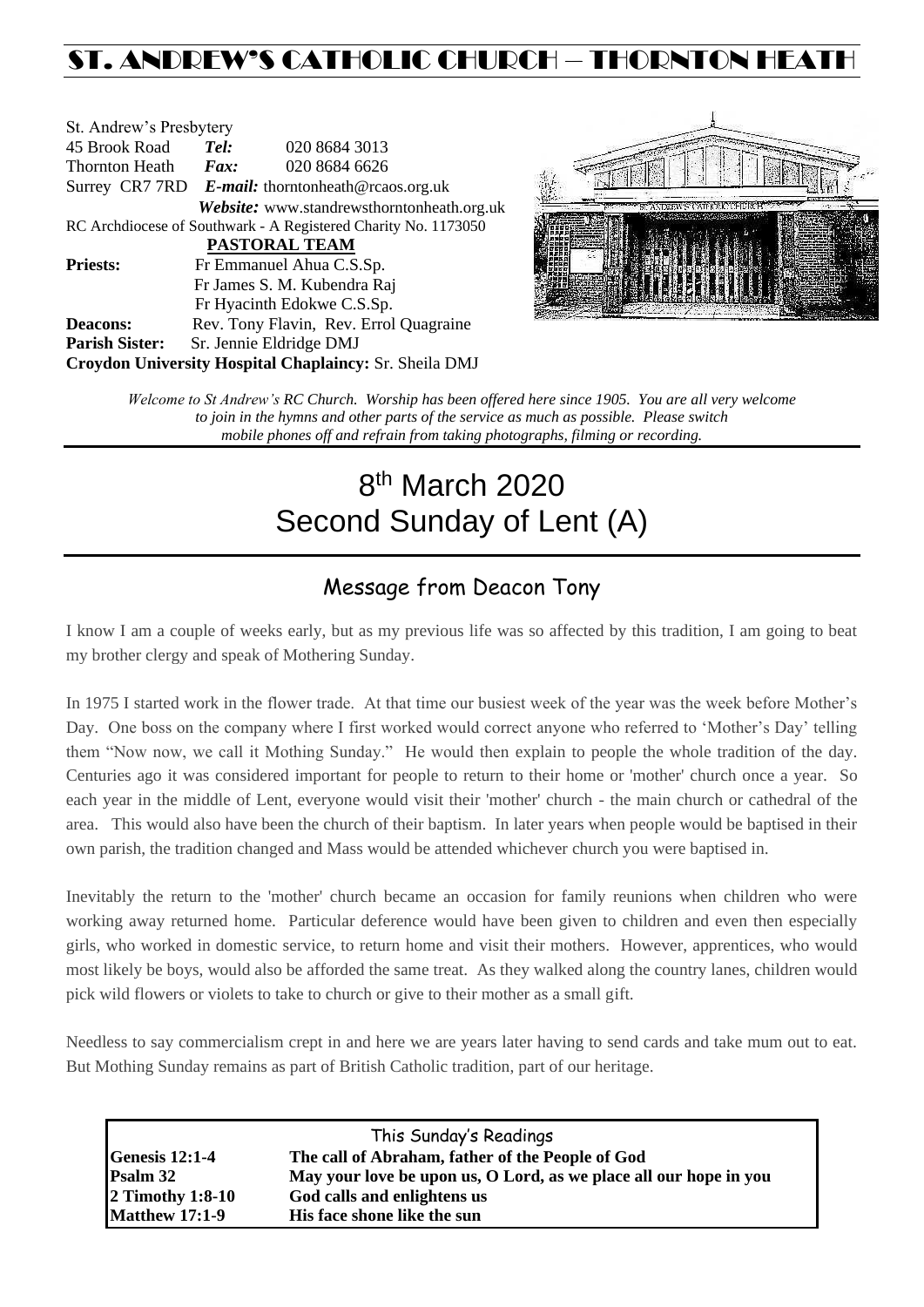### Diary for the Week

| <b>Sunday 8th March</b>         |                    | 6.00pm (Saturday) First Mass of Sunday | Parishioners                       |
|---------------------------------|--------------------|----------------------------------------|------------------------------------|
| $2^{nd}$ Sunday of Lent         |                    |                                        |                                    |
|                                 | 9.30am             | Mass                                   | Reuben Arthur $(1st birthday)$     |
|                                 | 11.30am            | Mass                                   | Samuel Osei Boadu RIP              |
|                                 | 5.00pm             | <b>Rosary</b>                          |                                    |
|                                 | $5.15 - 5.45$ pm   | <b>Exposition and Benediction</b>      |                                    |
|                                 | 6.00 <sub>pm</sub> | <b>Mass</b>                            | Frank (Wellbeing)                  |
|                                 | $7.00 - 9.00$ pm   | <b>Charismatic Prayer Group</b>        |                                    |
| Monday 9th March                | 7.30am             | Mass                                   | Archbishop John Wilson (Wellbeing) |
| <b>St Francis of Rome</b>       | 10.00am            | Mass                                   | Mr Trafford RIP                    |
| Daniel 9:4-10                   | $5.45 - 7.15$ pm   | <b>Beavers (hall)</b>                  |                                    |
| Luke 6:36-38                    | $7.00 - 8.00$ pm   | <b>Parish Surgery</b>                  |                                    |
|                                 | $7.30 - 9.00$ pm   | <b>Scouts (hall)</b>                   |                                    |
| Tuesday 10 <sup>th</sup> March  | 7.30am             | Mass                                   | Apolonia Okoroafor RIP             |
| Isaiah 1:10. 16-20              | 10.00am            | Mass                                   | Paul Etuka RIP                     |
| Matthew 23:1-12                 | 6.30pm             | R.C.I.C. (hall)                        |                                    |
|                                 | 7.30pm             | <b>Finance Committee</b>               |                                    |
| <b>Wednesday 11th March</b>     | 7.30am             | <b>Mass</b>                            | Salomao Rebello RIP                |
| Jeremiah 18:18-20               | 10.00am            | Mass                                   | Victor Notaro RIP (Anniv)          |
| Matthew 20:17-28                | 2.00 <sub>pm</sub> | <b>Active Retirement Group</b>         |                                    |
|                                 | 6.00pm             | <b>Lectio Divina Group (hall)</b>      |                                    |
|                                 | 6.00pm             | <b>Baptism (Church)</b>                |                                    |
|                                 | 7.30pm             | <b>Legion of Mary (hall)</b>           |                                    |
| Thursday 12 <sup>th</sup> March | 7.30am             | <b>Mass</b>                            | Archbishop Peter Smith             |
| Jeremiah 17:5-10                | 10.00am            | Mass                                   | Estella Gonsalves (Birthday)       |
| Luke 16:19-31                   | $7.00 - 8.30$ pm   | <b>Cubs (St James the Great)</b>       |                                    |
|                                 | $7.30 - 9.00$ pm   | <b>Lent Scripture Project (hall)</b>   |                                    |
| Friday 13 <sup>th</sup> March   | 7.30am             | Mass                                   | Hayfron Family (Wellbeing)         |
| Genesis 37:3-4. 12-13.          | 10.00am            | <b>Funeral Mass followed by</b>        | Albert Amofa RIP                   |
| 17-28                           | to 10pm            | <b>Adoration all day in Church</b>     |                                    |
| Matthew 21:33-43. 45-46         | 6.30pm             | <b>Brownies/Guides (hall)</b>          |                                    |
| Saturday 14th March             | $9.20 - 11.15$ am  | <b>First Holy Communions</b>           |                                    |
| Micah 7:14-15. 18-20            | 9.30am             | Mass                                   | Mary Collins RIP                   |
| Luke 15:1-3. 11-32              | 10.00am            | <b>Rosary</b>                          |                                    |
|                                 | $10.00 - 10.30$ am | <b>Confessions</b>                     |                                    |
|                                 | $5.00 - 5.30$ pm   | <b>Confessions</b>                     |                                    |
|                                 | 6.00 <sub>pm</sub> | <b>First Mass of Sunday</b>            | Parishioners                       |
|                                 | 7.30pm             | <b>Pastoral Meeting</b>                |                                    |
| Sunday 15 <sup>th</sup> March   | 9.30am             | <b>Mass</b>                            | Jessica Mary Badu RIP              |
| 3 <sup>rd</sup> Sunday of Lent  | 11.30am            | Mass                                   | Samuel Osei Boadu RIP              |
|                                 | 4.00pm             | <b>Confirmation Group</b>              |                                    |
|                                 | 5.00pm             | <b>Rosary</b>                          |                                    |
|                                 | $5.15 - 5.45$ pm   | <b>Exposition and Benediction</b>      |                                    |
|                                 | 6.00 <sub>pm</sub> | Mass                                   | Loraine Viegas RIP                 |
|                                 | $7.00 - 9.00$ pm   | <b>Charismatic Prayer Group</b>        |                                    |
|                                 |                    |                                        |                                    |

| Money Matters                                 |           |  |
|-----------------------------------------------|-----------|--|
| <b>Collection Last Sunday</b>                 | £1,355.78 |  |
| Payment by Standing Order                     | £ 700.00  |  |
| Total offertory                               | £2,055.78 |  |
| Second collection for CAFOD'S Family Fast Day |           |  |
| Thank you for your generosity                 |           |  |
|                                               |           |  |

Altar Servers **Church Cleaners Church Cleaners** 



This week Team 2 This week Fifi's Group<br>Next week Team 3 This week Sancho's Dus Next week Team 3 Next week Sancho's Dusters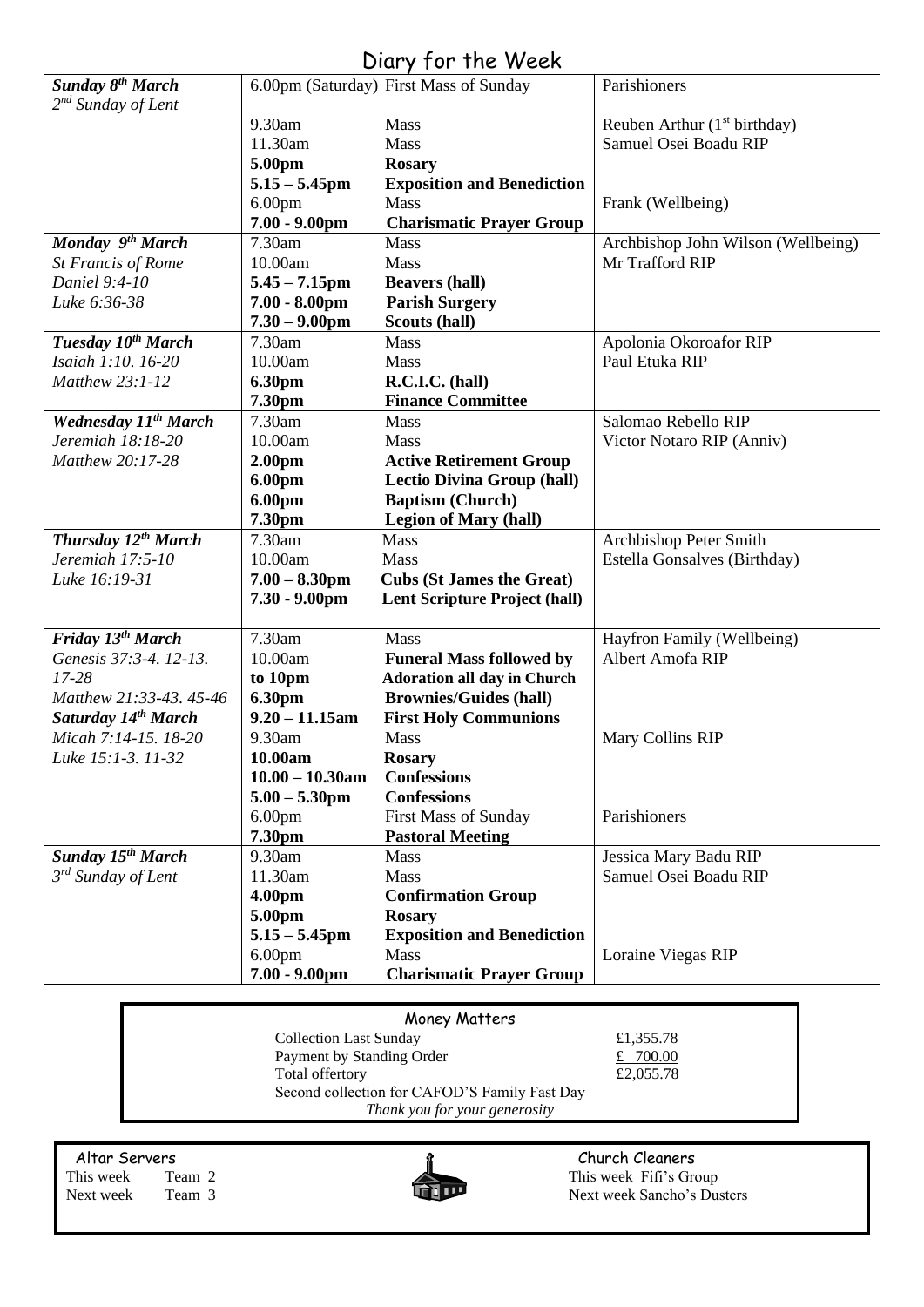### St. Andrew's Parish Notices

#### **LENT 2020**

#### **Lenten Reflections on the God who speaks**

As part of celebrating the Year of the Word, during Lent we will be having reflections on our Lent Scripture Project. These will be held every Thursday evening which started on 27<sup>th</sup> February and will go on for six weeks with the last one on  $2<sup>nd</sup>$  April, at  $7.30 - 9.00$ pm in the hall. The hall will be open from 7.00pm when teas and coffees will be served. Please check our poster in the porch for more details. All welcome.

#### **Stations of the Cross**

Stations of the Cross will be held on Fridays 10.30am and at 8.00pm. Also after 10am Mass on Wednesdays.

#### **Parish Penitential Service**

We will be holding our Parish Penitential Service on Monday 6<sup>th</sup> April at 7.30pm. This is a great way to prepare for Easter and there will be other Priests available to hear individual confessions.

#### **Friday Masses**

During Lent please note that this year, our normal 7.30am Mass will continue to be at this time as we are not able to facilitate by bringing it forward to 6.30am.

#### **Lenten Masses in Croydon University Hospital**

Every Monday during Lent at 12 noon, in the hospital Chapel (near Woodcroft Road). All are most welcome.

#### **SECOND COLLECTION: CAFOD'S FAMILY FAST DAY**

This weekend we are collecting your Family Fast Day envelopes, thank you for all your continued support.

#### **REMINDER: DBS**

Please can we remind everyone who Ministers in the Church and any volunteers who work with children and vulnerable adults that you must make sure your DBS is up to date. Please contact Lesley Brennan 07588 550058 for more information.

#### **KNIGHTS OF ST COLUMBA**

The Order of the Knights of St Columba Council 204 will be holding their monthly meeting here at St Andrew's on Friday 20<sup>th</sup> March at 8.15pm in the hall to encourage recruitment from the Parish to their Order. The Knights of St Columba is a male Catholic laity organisation with the purpose of supporting the Church and the Clergy. Further information can be found on pamphlets at the back of the Church. We hope that men of the Parish will attend this meeting to find out the useful work that the Order undertakes and will hopefully help you decide to join.

#### **ST ANDREW'S SOCIAL COMMITTEE**

The St Andrew's Social Committee invites you to a sparkling afternoon tea on Saturday 18<sup>th</sup> April between 2.00 – 5.00pm. Come along for a glass of sparkling wine, all the tea (and coffee) you can drink, scones and cream, cakes and sandwiches. There will be a raffle as well. All proceeds will be put towards the new votive light stands for St Andrew's. Tickets cost £7.00 and will be on sale after all weekend Masses so please do join us for a fun afternoon.

#### **GHANAIAN MEETING**

The group will be meeting on Sunday  $15<sup>th</sup>$  March after the 11.30am Mass in the hall.

#### **ALTAR SERVERS**

Applications are now open for those young people in Year 5 and above who wish to become an Altar Server. The application forms may be found at the back of the Church. The forms should be returned to the Priests house by Friday 20<sup>th</sup> March latest.

#### **WEEKLY ADORATION**

Please join us in the weekly Friday Adorations which will take place every Friday here at St Andrews from 10.30am – 10pm, except on First Fridays when the time is 10.30am – 6.00pm. All are very welcome to attend at any time.

Since we will now have Friday Adorations every Friday, this will replace our usual Family Holy Hours and our 4**th** Monday Adorations which will not take place now.